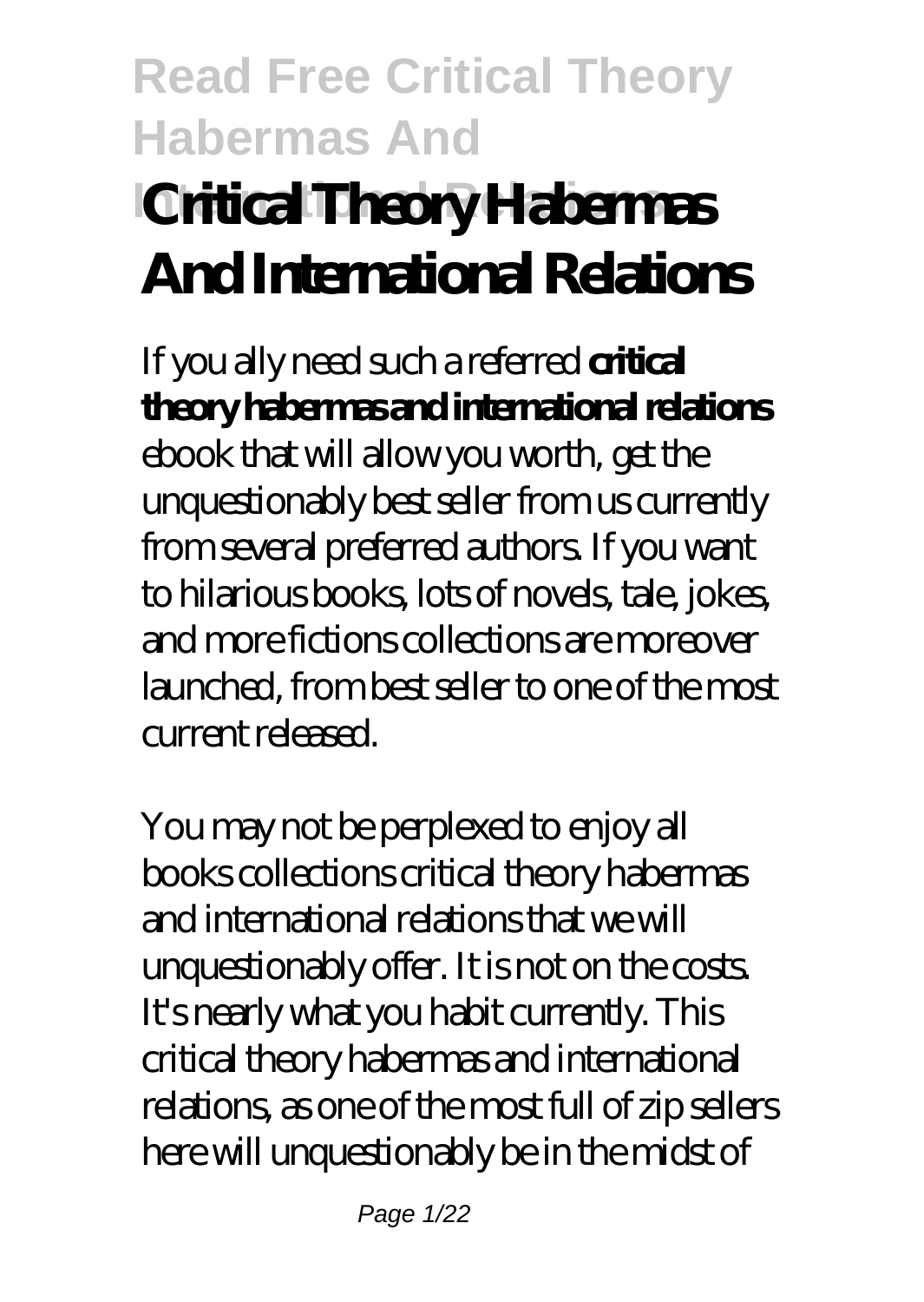the best options to review. a thousands

Habermas: The Structural Transformation of the Public Sphere Critical Theory *17. The Frankfurt School of Critical Theory What is Critical Theory?* Critical Theory: Jurgen Habermas *James Lindsay Explains Critical Theory* Critical Theory, The Frankfurt School, Adorno and Horkheimer, and the Culture Industries Explained What is CRITICAL THEORY? What does CRITICAL THEORY mean? CRITICAL THEORY meaning \u0026 definition 5. Critical international relations theory 09 Critical Theory

Critical Theory: An Overview*Jürgen Habermas Interview Postmodernism and Cultural Marxism | Jordan B Peterson* On rejecting critical theory and racism **The Frankfurt School with Herbert Marcuse** Critical Theory **Cultural Studies Terms: PUBLIC SPHERE Criticism of Critical** Page 2/22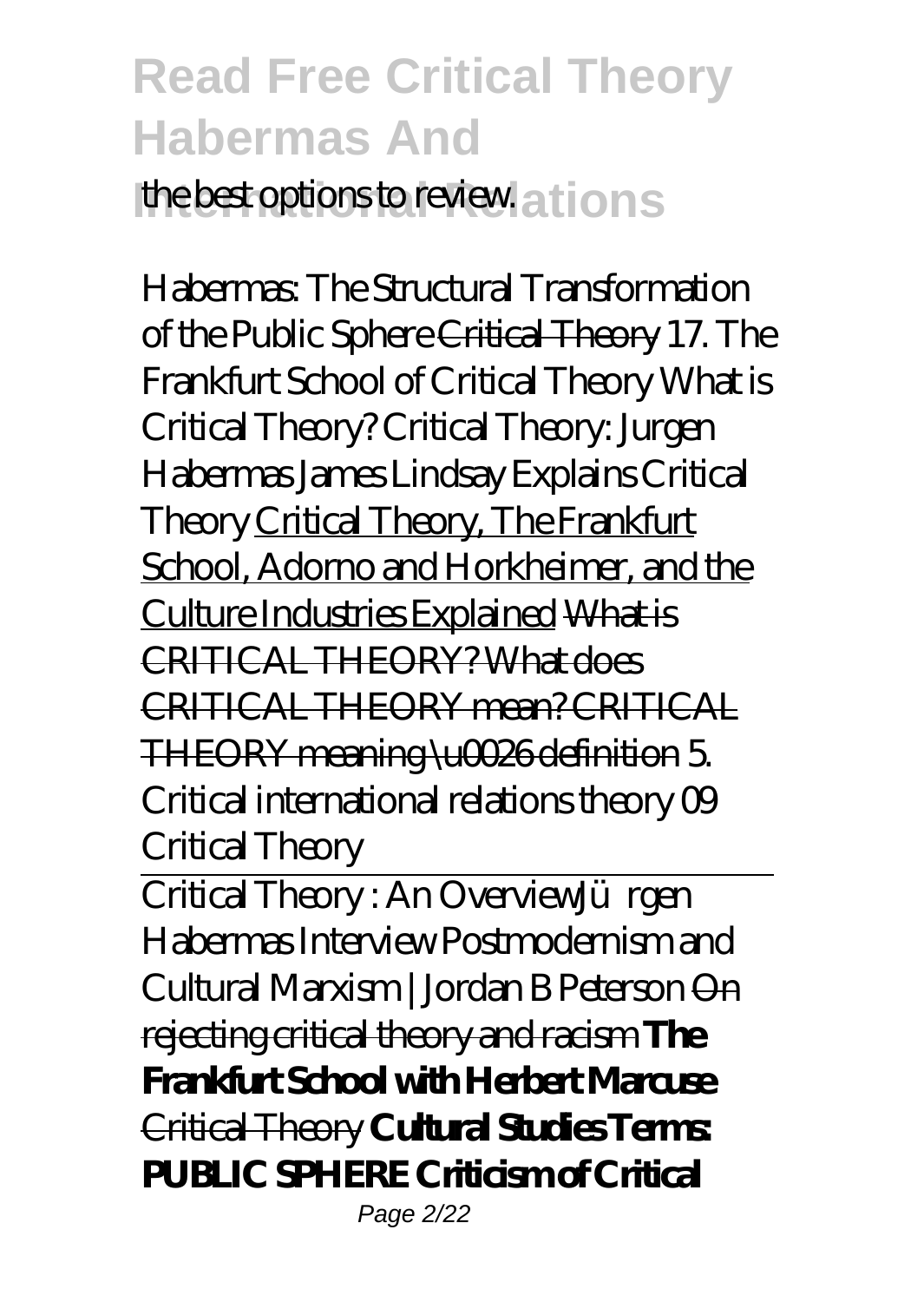**International Relations Theory and The Frankfurt School** The Culture Industry - Adorno, Horkheimer, Neomarxism and Ideology *Critical Theory: Frankfurt School Herbert Marcuse on the Frankfurt School: Section 1 of 5 Great Minds of the Western Intellectual Tradition - Part 6 - Habermas' Critical Theory* Critical Theory 12. Introduction to Critical Theory The Frankfurt School: From a Failed Revolution to Critical Theory | Tom Nicholas *Critical Theory in International Relations Critique 2/13: Horkheimer and Adorno, Critical Theory and the Actuality of Philosophy Critical Theory: From Marxism to Cultural Marxism Jurgen Habermas* Critical Theory Habermas And International

Critical Theory, Habermas, and International Relations. INTRODUCTION. In this chapter we outline elements of critical theory and its contribution to the study of international relations theory in the belief Page 3/22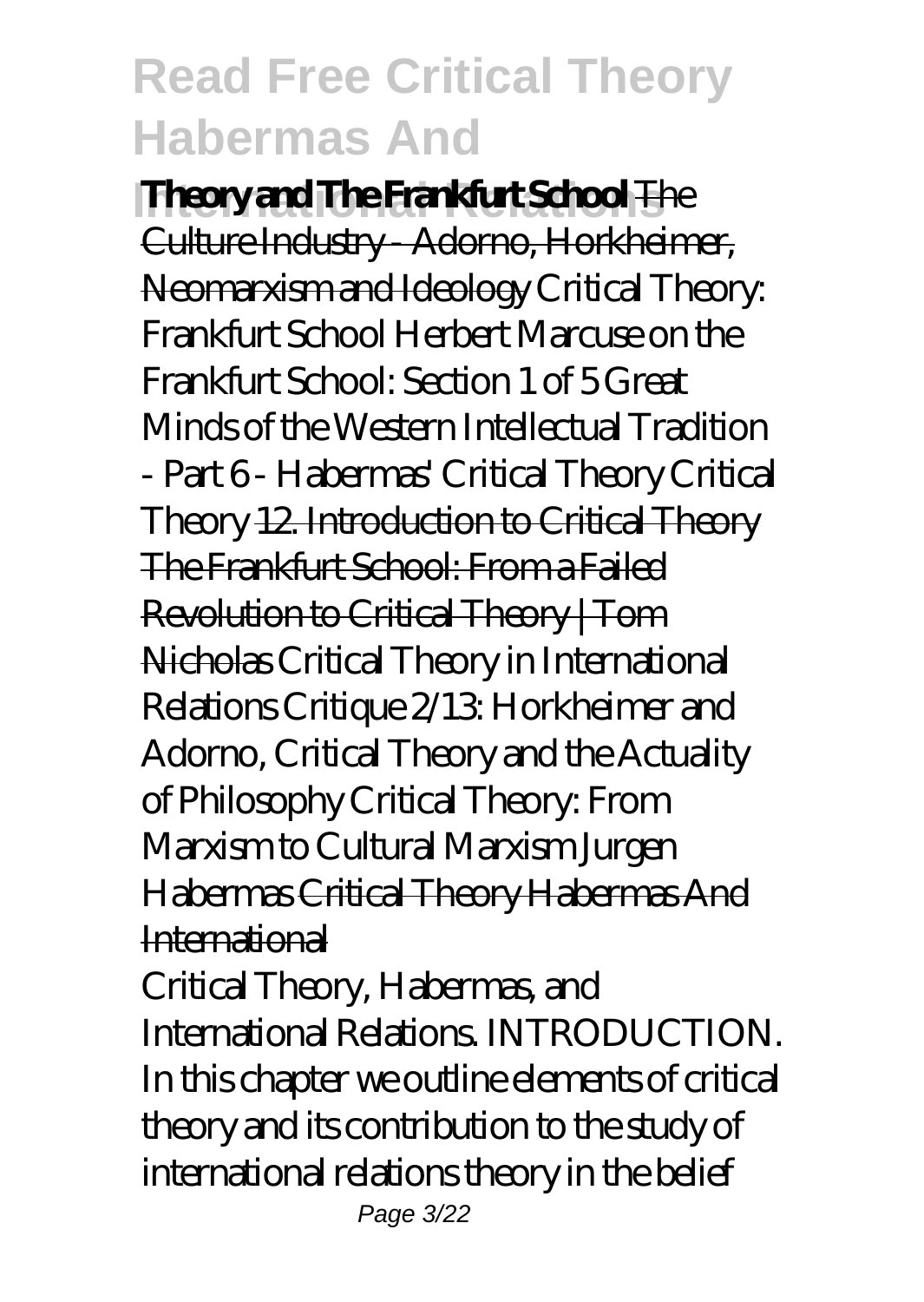**International Relations** that a critical theoreti- cal stance offers an appropriate framework for examining the emergence of international institutions as new forms of legitimate political community.

Critical Theory, Habermas, and International Relations Habermas and Critical Theory Habermas (1972, 1979, 1984, 1985) is the most wellknown of the second-generation critical theorists and his views have been the most influential in international relations. Habermas continues the critique of reason and rationality initiated by the Frankfurt School developing and remolding it into new dimensions.

Critical Theory: International Relations' Engagement With ... Buy Habermas, Critical Theory and

Education (Routledge International Studie) Page 4/22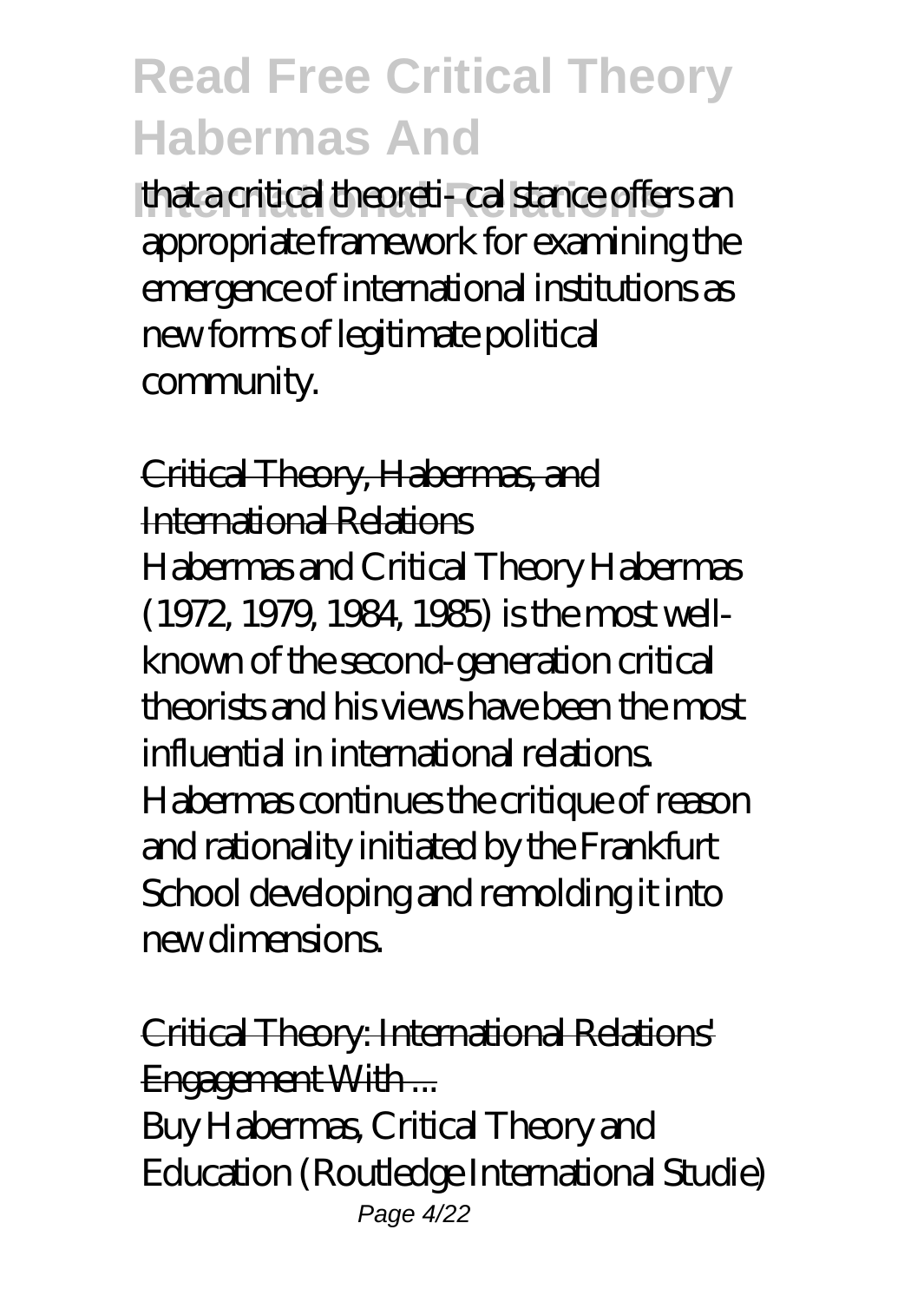**International Relations** 1 by Murphy, Mark, Fleming, Ted (ISBN: 9780415536592) from Amazon's Book Store. Everyday low prices and free delivery on eligible orders.

Habermas, Critical Theory and Education (Routledge ...

Habermas' Critical Theory Habermas sees critical social theory as the basis for rational change via the self-awareness of people. Critical social theory goes beyond nomological analytic-empirical knowledge and discovers when theoretical statements grasp 'invariant regularities of social action as such' and when they express 'ideologically frozen relations of

dependence'.

Habermas - Quality Research International Habermas and Critical Theory. Habermas (1972; 1979; 1984; 1987) is the most wellknown of the second-generation critical Page 5/22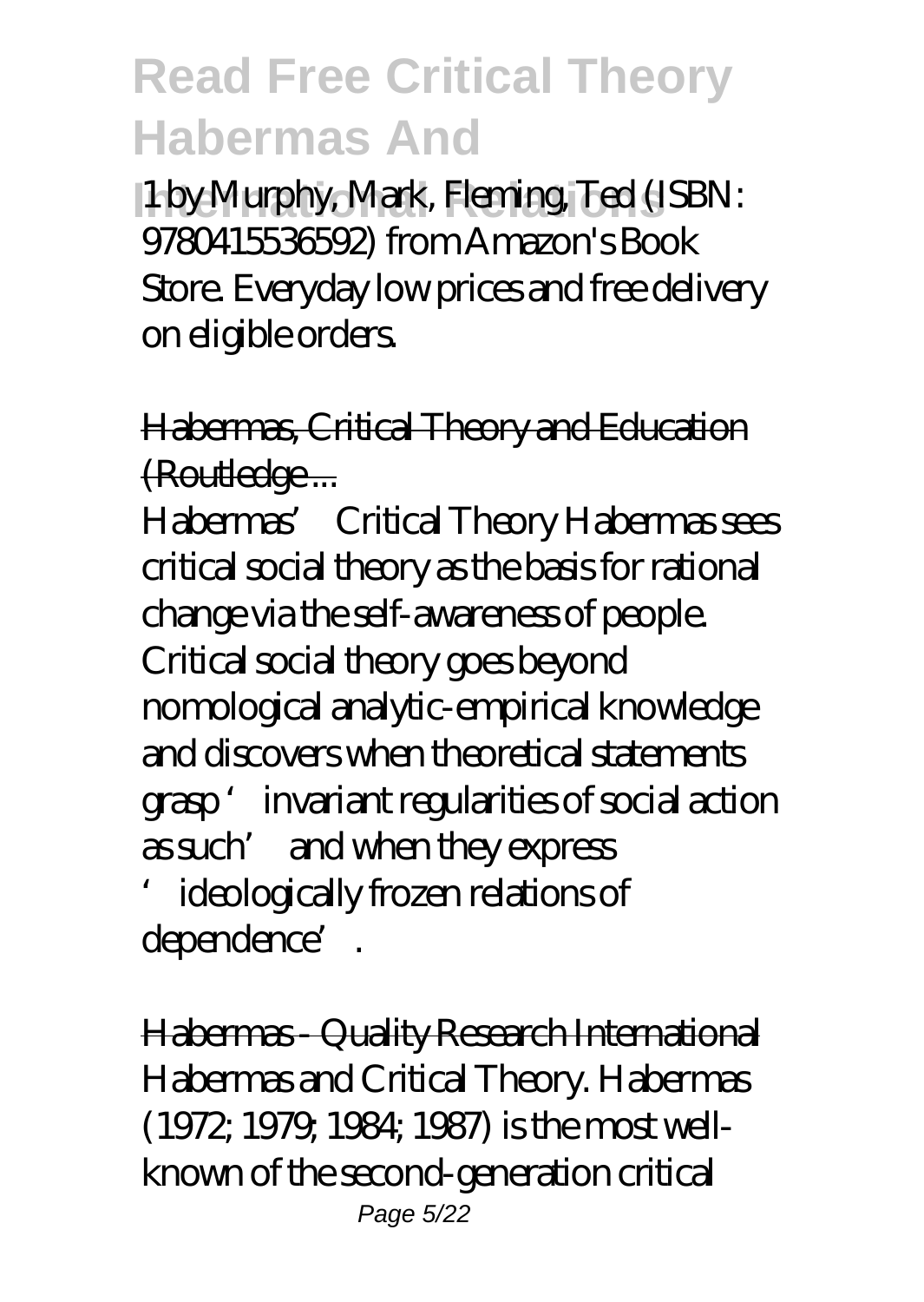**International Relations** theorists and his views have been the most influential in IR. Habermas continued the critique of reason and rationality initiated by the Frankfurt School, developing and remolding it into new dimensions.

Critical Theory: IR's Engagement with the Frankfurt School ...

Buy Habermas, Critical Theory and Education (Routledge International Studies in the Philosophy of Education) 1 by Murphy, Mark, Fleming, Ted (ISBN: 9780415806176) from Amazon's Book Store. Everyday low prices and free delivery on eligible orders.

Habermas, Critical Theory and Education (Routledge ...

Critical theory incorporates a wide range of approaches all focused on the idea of freeing people from the modern state and economic system – a concept known to critical Page 6/22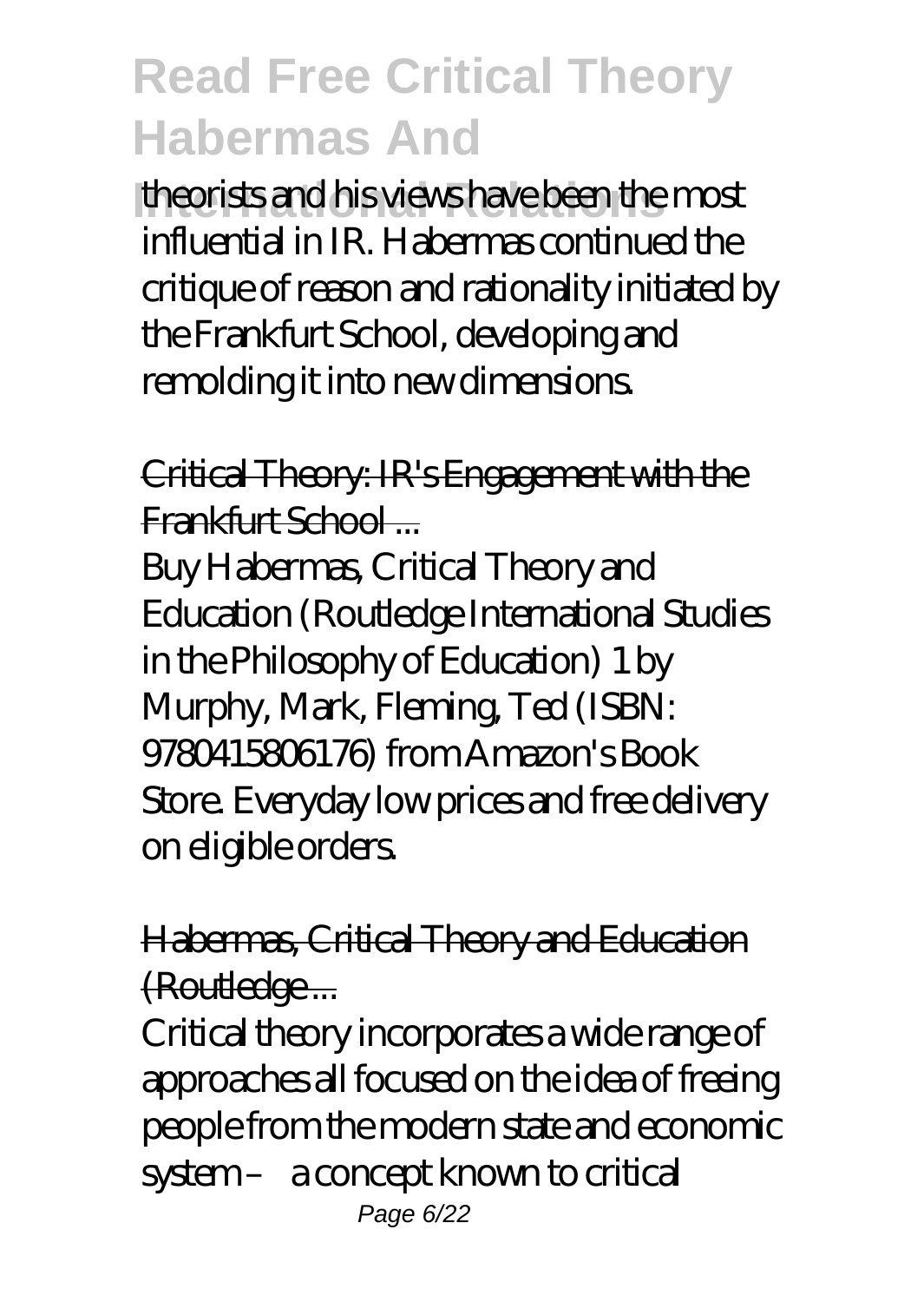theorists as emancipation. The idea originates from the work of authors such as Immanuel Kant and Karl Marx who, in the eighteenth and nineteenth centuries, advanced different revolutionary ideas of how the world could be reordered and transformed.

#### Introducing Critical Theory in International Relations

Habermas was criticized by both the postmodern left and the neoconservative right for his trust in the power of rational discussion to resolve major domestic and international conflicts. While some critics found his normative critical theory —as applied to areas such as education, morality , and law—to be dangerously Eurocentric, others decried its utopian, radically democratic, or left-liberal character.

#### Jürgen Habermas - Philosophy and social Page 7/22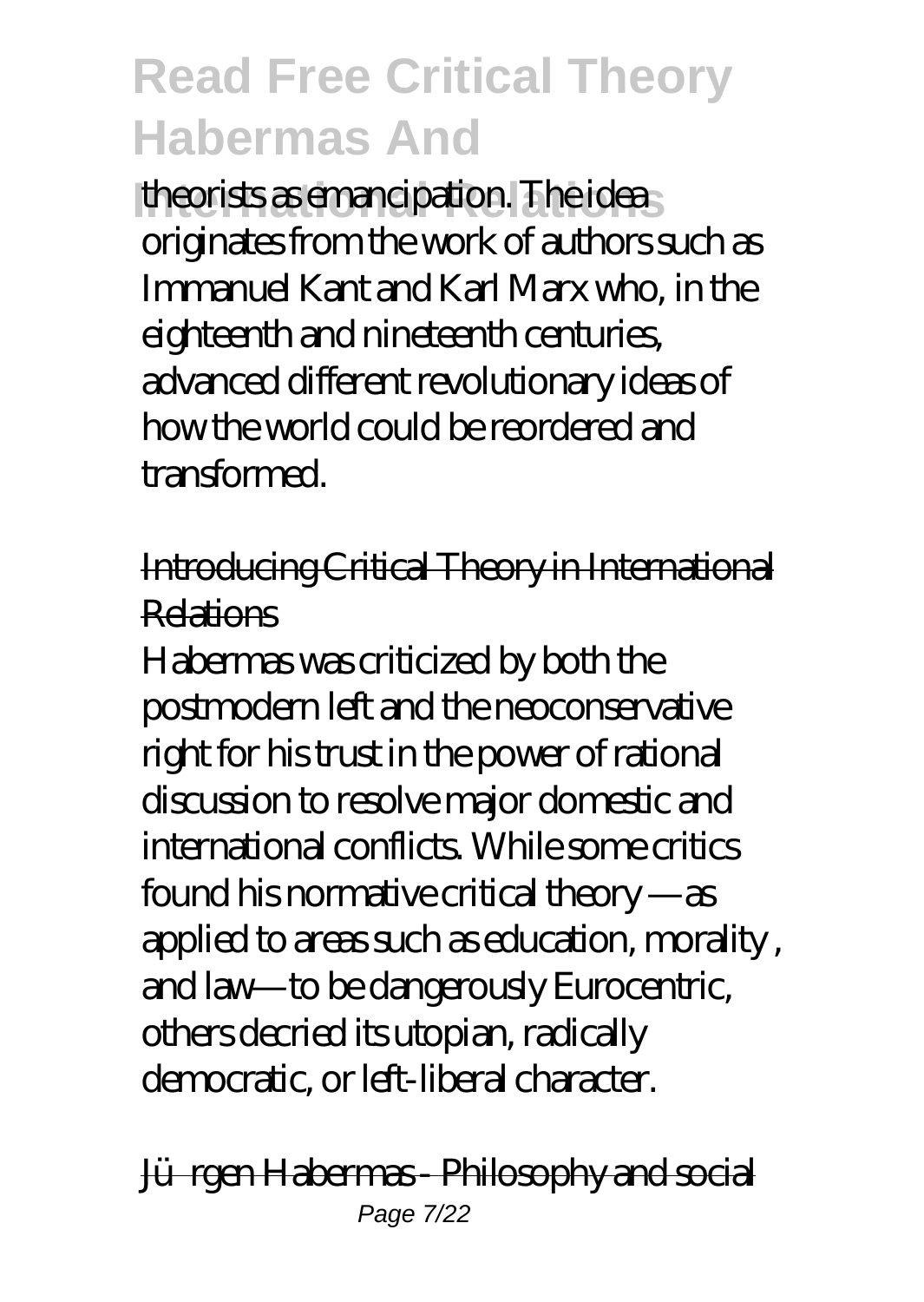**International Relations** The Critical Theory of Jurgen Habermas Jurgen Habermas is widely considered as the most influential thinker in Germany over the past decade [1970-80].

The Critical Theory of Jurgen Habermas Critical theory is an approach to social philosophy which focuses on providing a reflective assessment and critique of society and culture in order to reveal and challenge power structures. With origins in sociology, as well as in literary criticism, it argues that social problems are influenced and created more by societal structures and cultural assumptions than by individual and psychological factors. Maintaining that ideology is the principal obstacle to human liberation, critical theory was

Critical theory - Wikipedia Critical theory is a social theory oriented Page 8/22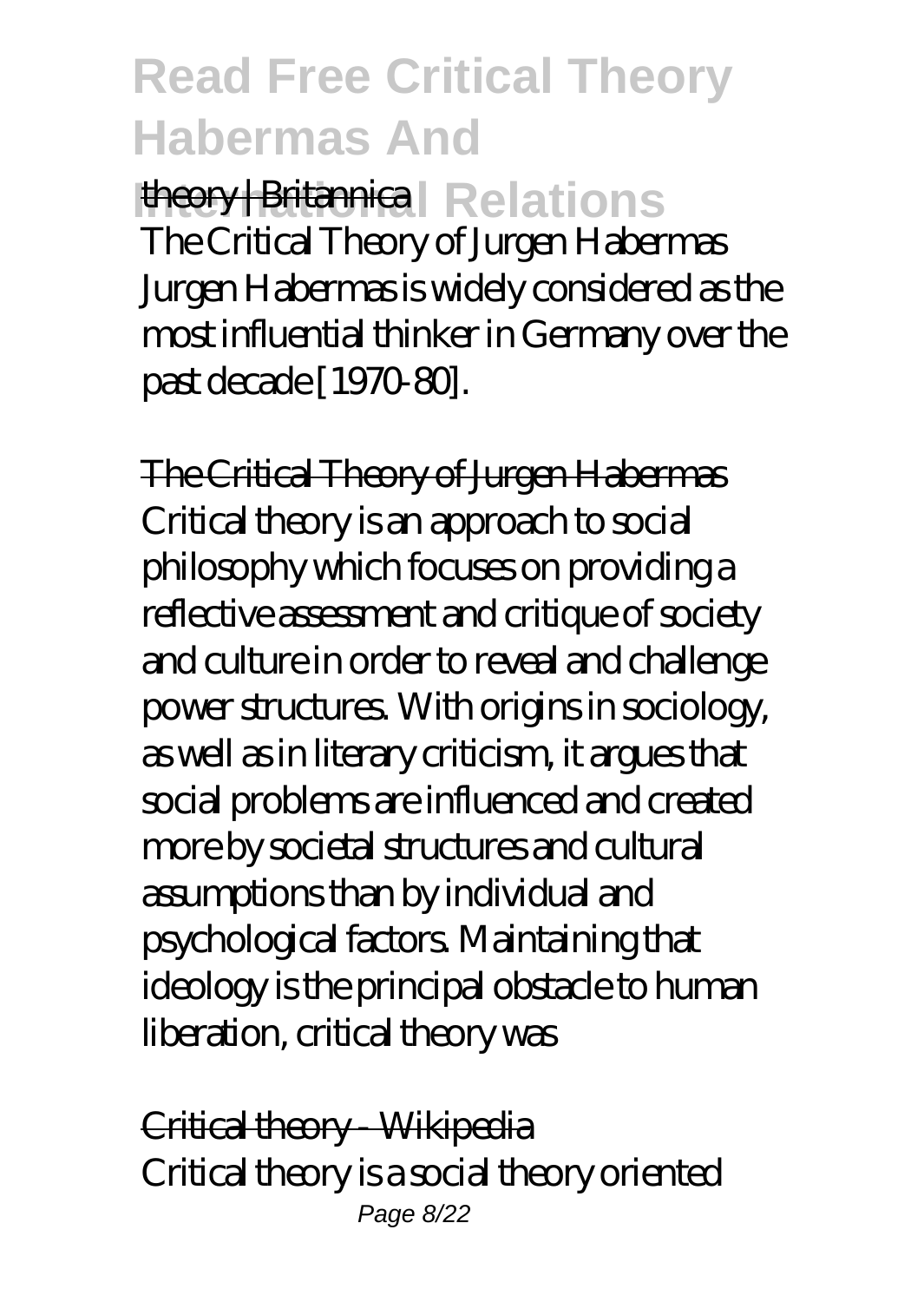**International Relations** toward critiquing and changing society as a whole. It differs from traditional theory, which focuses only on understanding or explaining society. Critical theories aim to dig beneath the surface of social life and uncover the assumptions that keep human beings from a full and true understanding of how the world works.

#### Understanding Critical Theory - **ThoughtCo**

The Frankfurt School, known more appropriately as Critical Theory, is a philosophical and sociological movement spread across many universities around the world. It was originally located at the Institute for Social Research (Institut für Sozialforschung), an attached institute at the Goethe University in Frankfurt, Germany.

Frankfurt School and Critical Theory | Internet ...

Page 9/22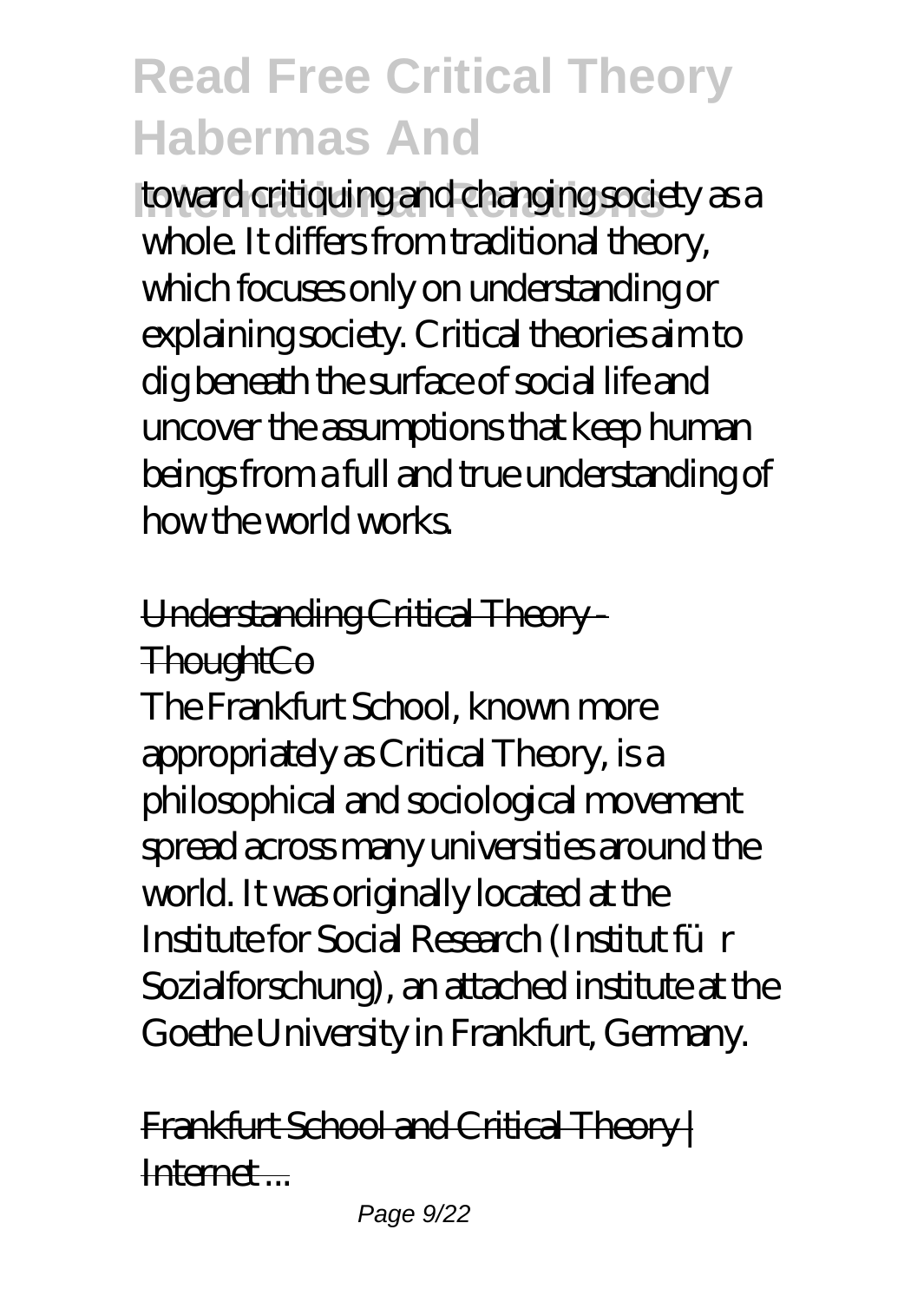**While Critical Theory is often thought of** narrowly as referring to the Frankfurt School that begins with Horkheimer and Adorno and stretches to Marcuse and Habermas, any philosophical approach with similar practical aims could be called a "critical theory," including feminism, critical race theory, and some forms of post-colonial criticism.

#### Critical Theory (Stanford Encyclopedia of Philosophy)

Within and outside of the discipline of International Relations, Frankfurt School Critical Theory faces a 'crisis of critique' that is affecting its ability to generate analyses and political interventions that are relevant to the present world-historical conjuncture.

The poverty of Critical Theory in International Relations ... The critical theory makes use of this Page 10/22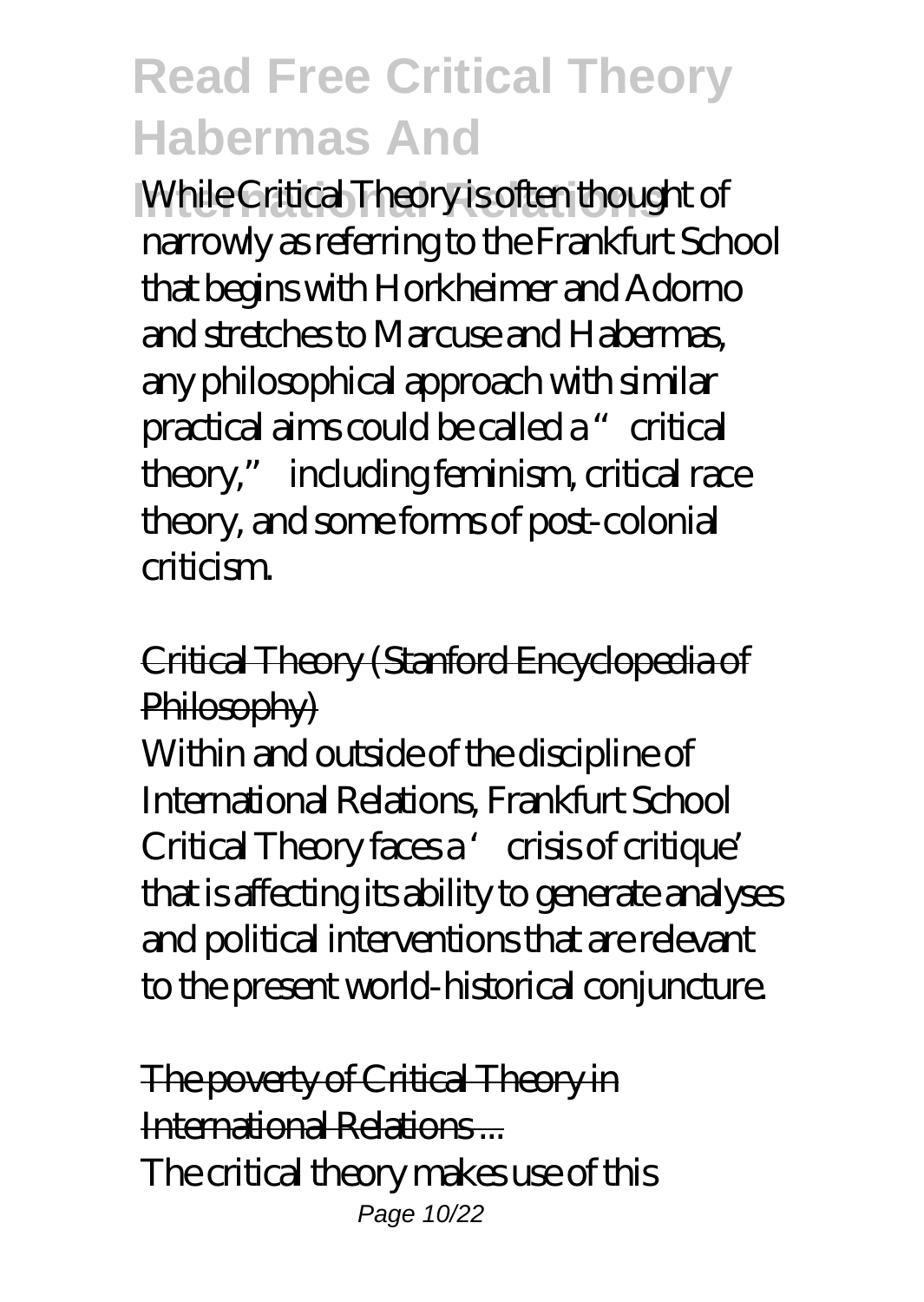**International Relations** argument as its starting point. According to Habermas, critical theory is seeded in a normative standard that is not erratic but is found in the structure of language and social action. Communication plays a crucial role in driving people towards social action.

Habermas' s Critical Theory - Academic Master

Critical theory and Jürgen Habermas Jürg enHabermas(1984,1987)builthisapproachon theclassicalFrankfurtSchooland at the same time worked out the concept of communicative rationality, by which he went beyond the classical tradition.

Critical Theory - Christian Fuchs Despite realism's inability to provide the basis for a critical theory of international relations, Linklater and others argue that it is the dialogue between Realism and Marxism that provides the necessary starting point for Page 11/22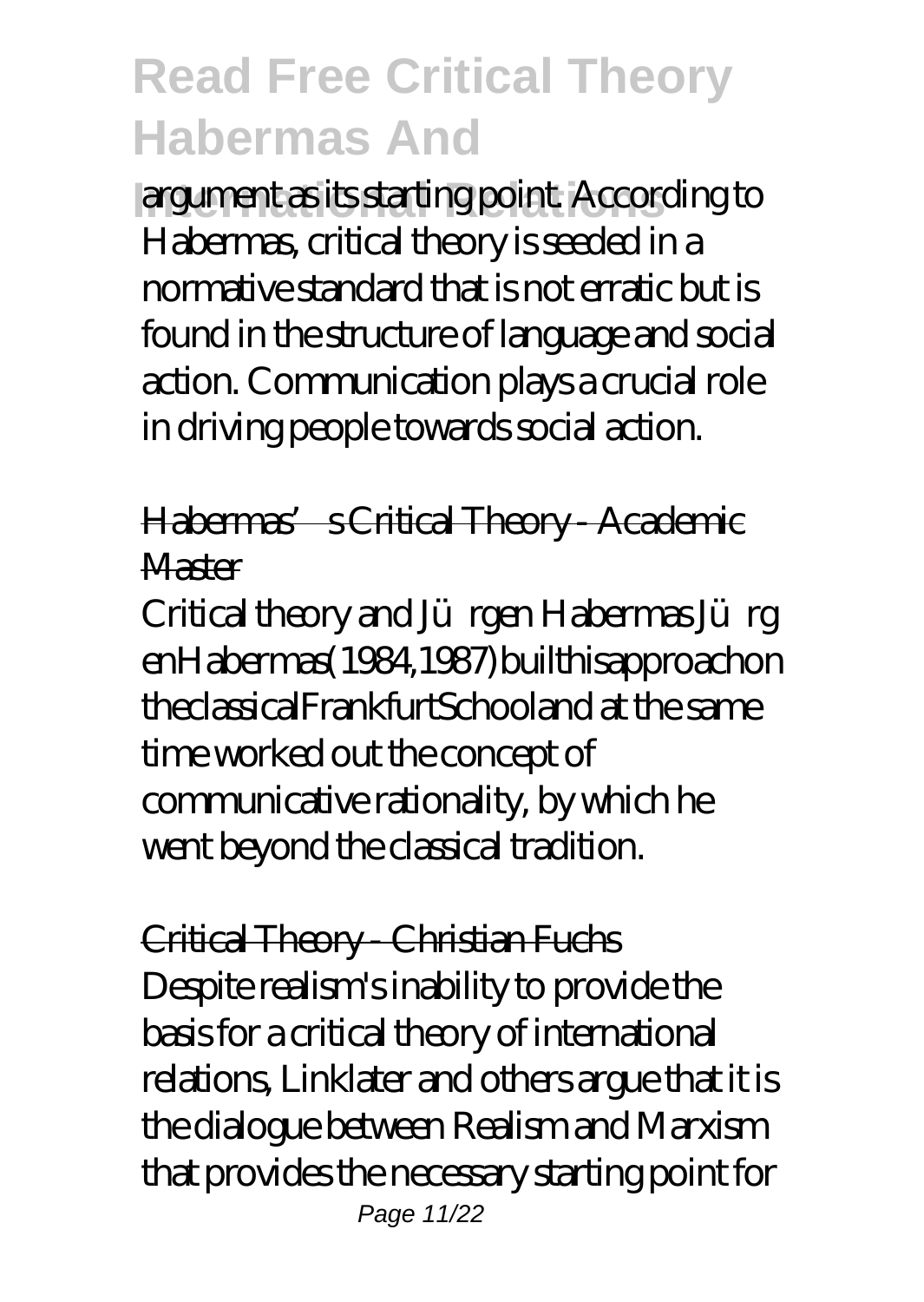**International Relations** a critical theory of international relations.

#### Critical Theory and the Inter-Paradigm Debate - Mark -

Critical theory teaches that knowledge is power. This means that understanding the ways one is oppressed enables one to take action to change oppressive forces. Critical social science makes a conscious attempt to fuse theory and action. Critical theories are thus normative; they serve to bring about change in the conditions that affect our lives.

Provides students and scholars with a comprehensive compilation of essays, articles, and book selections which bring together the traditional and essential works of Critical Theory and Critical International Relations Theory.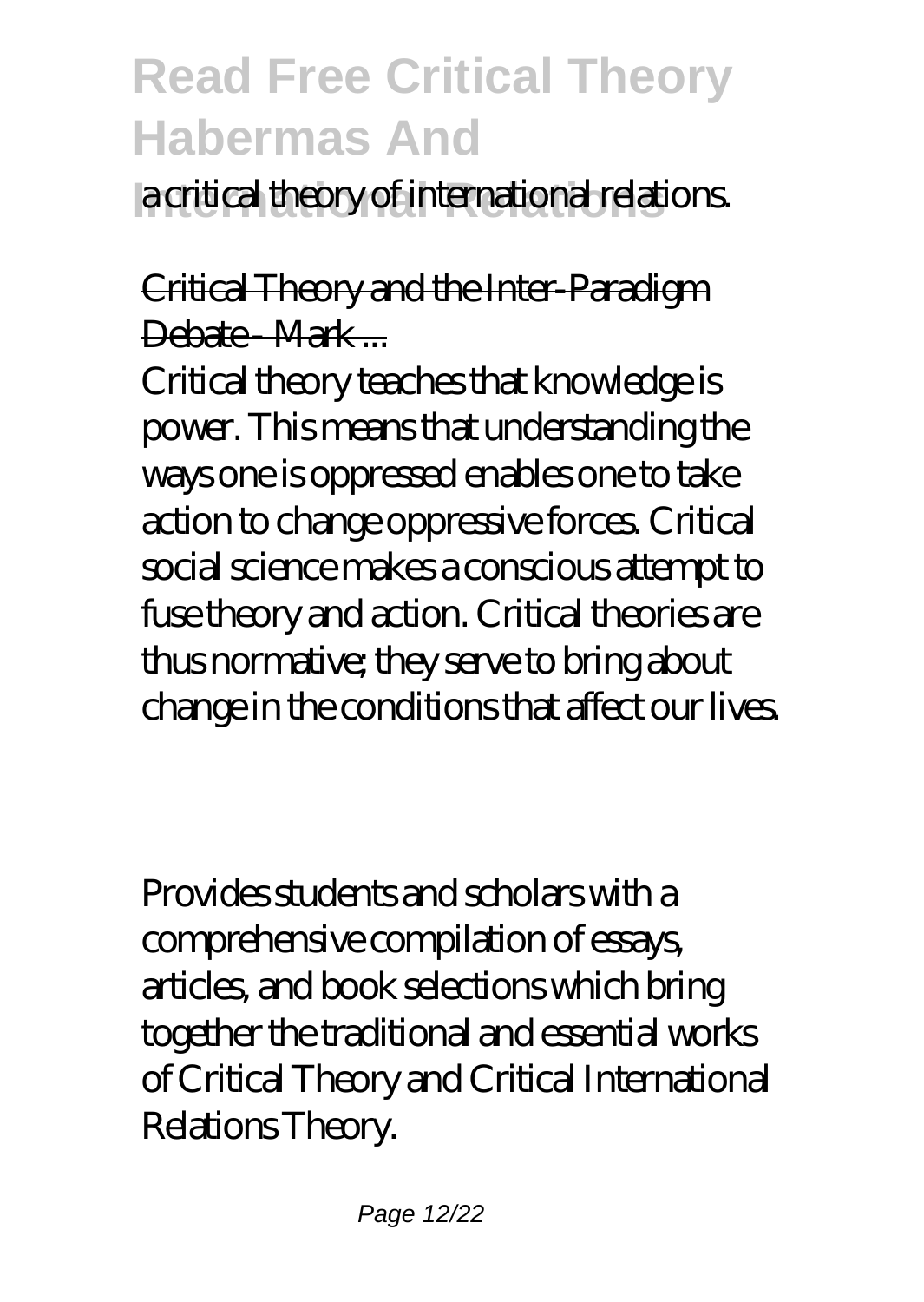### **Read Free Critical Theory Habermas And International Relations**

This is first detailed account on the origins of critical theory and how it has developed and influenced international relations. Making complex ideas accessible to all, it discusses Marx and post-Marxist thinkers; the Frankfurt School; Adorno, Benjamin and Marcuse; Habermas, Gramsci and Foucault alongside critical IR scholars Robert W. Cox, Rob Walker, James Der Derian, Christine Sylvester, Richard Ashley and Andrew Linklater.

The sociologist and philosopher Jürgen Habermas has had a wide-ranging and significant impact on understandings of social change and social conflict. However, there has been no concerted and focused attempt to introduce his ideas to the field of education broadly. This book rectifies this omission and delivers a definitive Page 13/22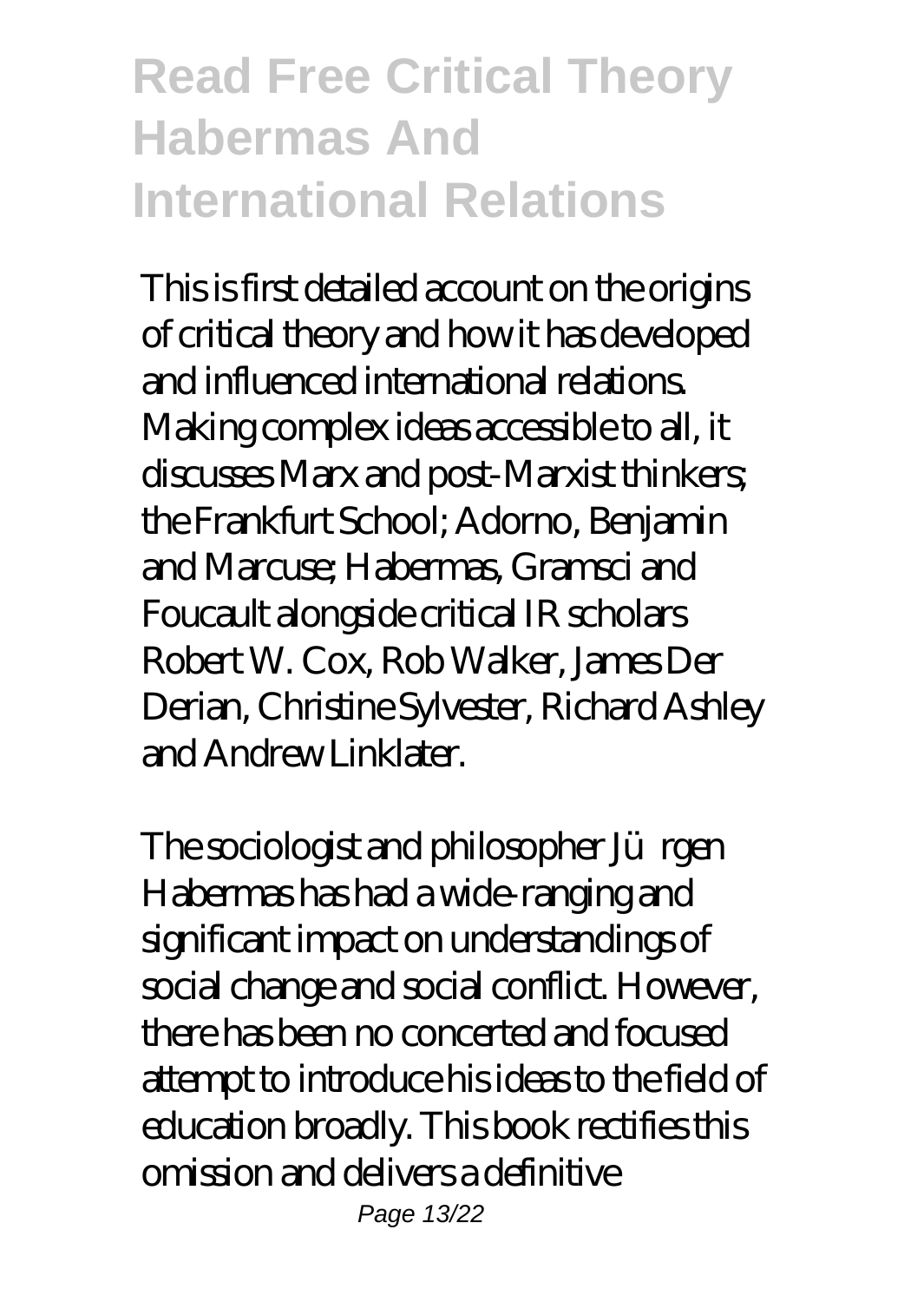**International Relations** contribution to the understanding of Habermas's oeuvre as it applies to the field. The authors examine the contribution Habermas's theory has and can make to: pedagogy, learning and classroom interaction; the relation between education, civil society and the state; forms of democracy, reason and critical thinking; and performativity, audit cultures and accountability. Additionally, the book answers a range of more specific questions, including: what are the implications for pedagogy of a shift from a philosophy of consciousness to a philosophy of language?; What contribution can Habermas's reshaping of speech act theory and communicative rationality make to theories of classroom interaction?; and how can his theories of reason and colonization be used to explore questions of governance and accountability in education?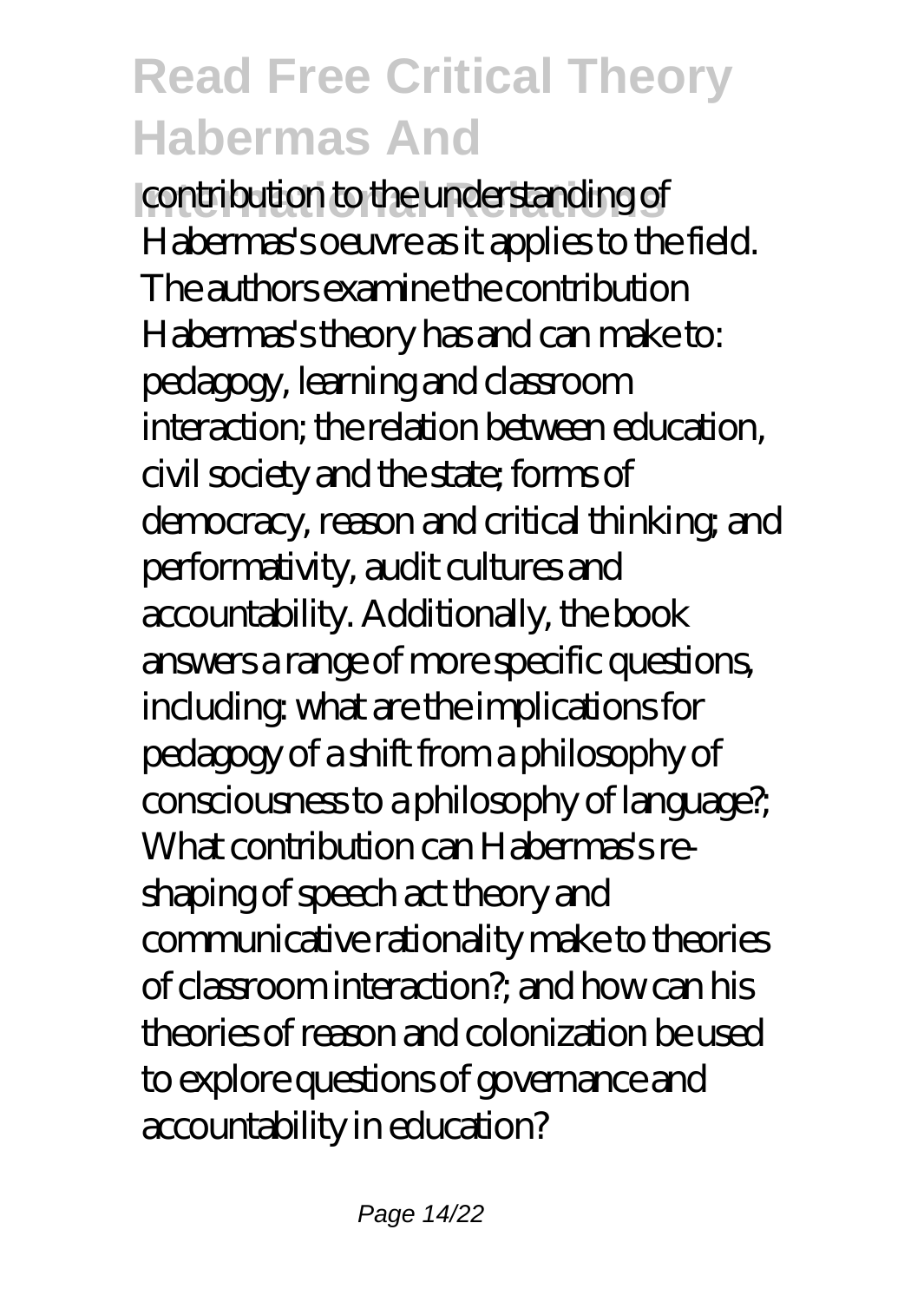**International Whether inspired by the Frankfurt School or** Antonio Gramsci, the impact of critical theory on the study of international relations has grown considerably since its advent in the early 1980s. This book offers the first intellectual history of critical international theory. Richard Devetak approaches this history by locating its emergence in the rising prestige of theory and the theoretical persona. As theory's prestige rose in the discipline of international relations it opened the way for normative and metatheoretical reconsiderations of the discipline and the world. The book traces the lines of intellectual inheritance through the Frankfurt School to the Enlightenment, German idealism, and historical materialism, to reveal the construction of a particular kind of intellectual persona: the critical international theorist who has mastered reflexive, dialectical forms of social philosophy. . In addition to the extensive Page 15/22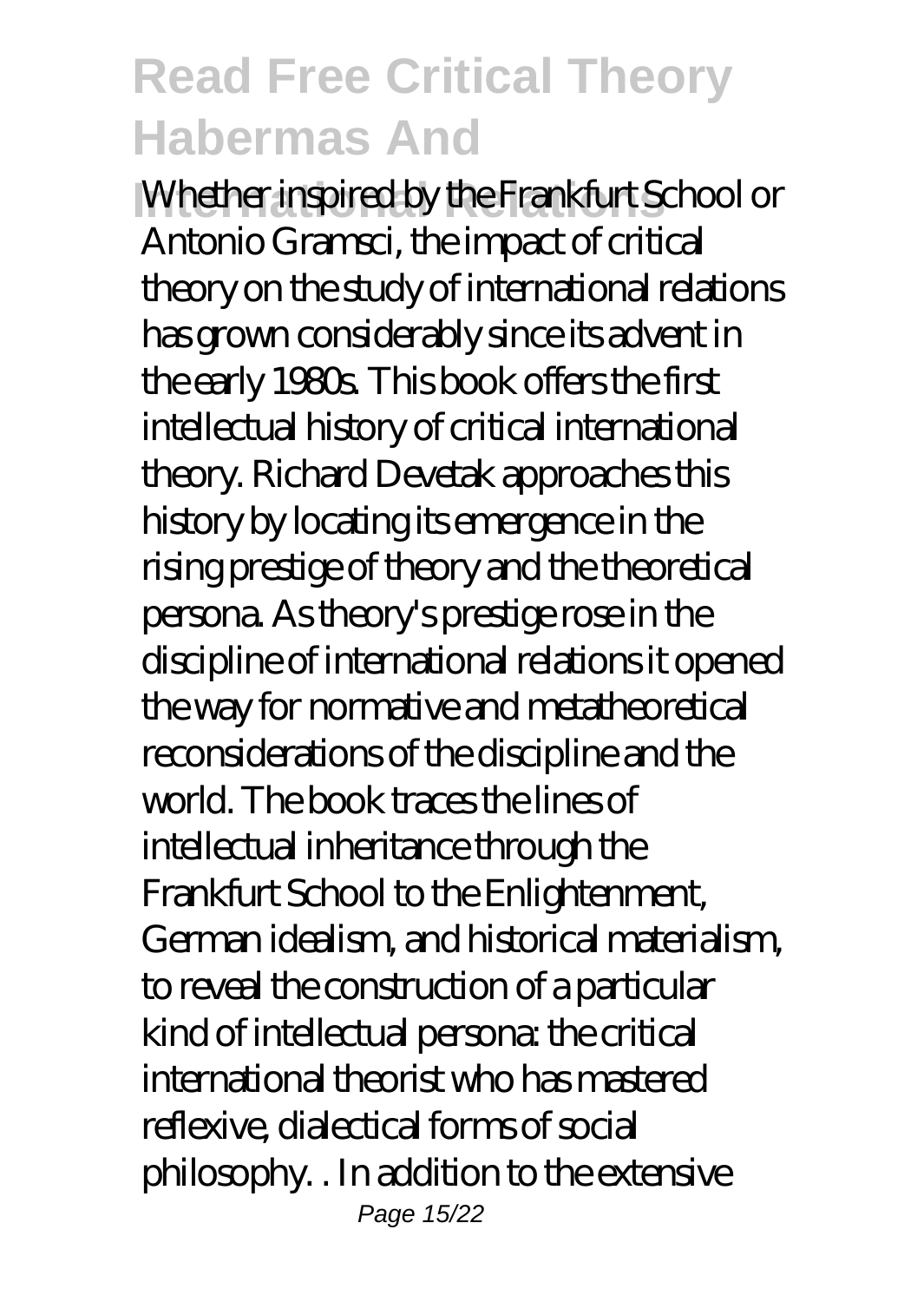**Integrational Critical theory's reception and** development in international relations, the book recovers a rival form of theory that originates outside the usual inheritance of critical international theory in Renaissance humanism and the civil Enlightenment. This historical mode of theorising was intended to combat metaphysical encroachments on politics and international relations and to prioritise the mundane demands of civil government over the self-reflective demands of dialectical social philosophies. By proposing contextualist intellectual history as a form of critical theory, Critical International Theory defends a mode of historical critique that refuses the normative temptations to project present conceptions onto an alien past, and to abstract from the offices of civil government.

Critical international theory encompasses several distinct, radical approaches that Page 16/22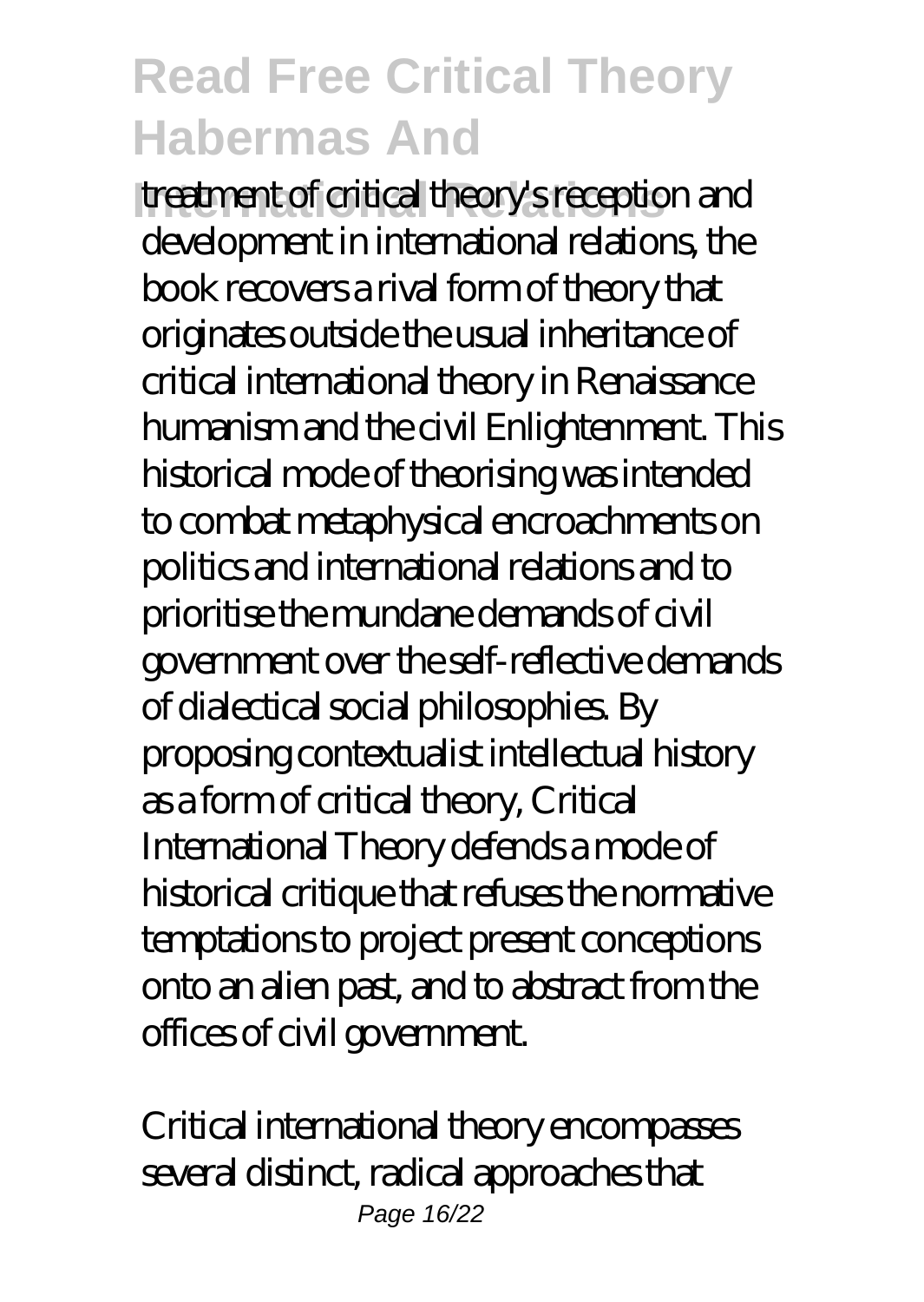**International Relations** focus on identity, difference, hegemonic power, and order. As an applied theory, critical international theory draws on critical social theories to shed light on international processes and global transformations. While this approach has led to increasing interest in formulating an empirically relevant critical international theory, it has also revealed the difficulties of applying critical theory to international politics. What are these difficulties and problems? And how can we move beyond them? This book addresses these questions by investigating the intellectual currents and key debates of critical theory, from Kant and Hegel to Habermas and Derrida, and the recent work of critical international theory, including Robert Cox and Andrew Linklater. By drawing on these debates, the book formulates an original theory of complementarity that brings together critical theory and critical international theory. It Page 17/22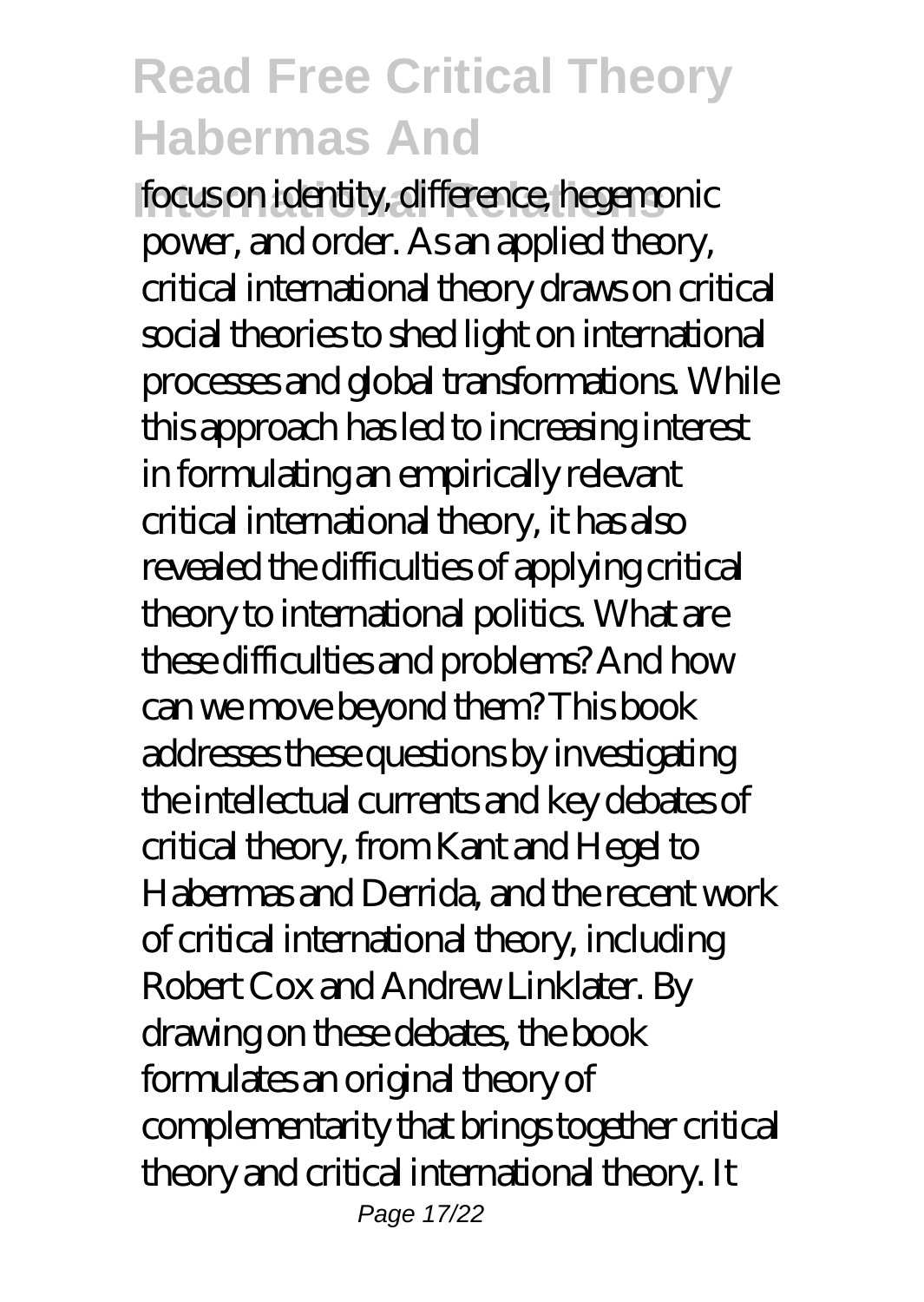**International Relations** argues that complementarity—a governing principle in international law and politics—offers a conceptual framework for working toward two goals: engaging the changing contexts and forms of resistance and redressing some of the difficulties of applying critical theory to international relations. In adopting three critical perspectives on complementarity to analyze the evolving social and political contexts of global justice, this book provides an essential resource for undergraduate and graduate students and scholars interested in the application of critical theory to international relations.

We live in critical times. We face a global crisis in economics and finance, a global ecological crisis, and a constant barrage of international disputes. Perhaps most dishearteningly, there seems to be little faith in our ability to address such difficult Page 18/22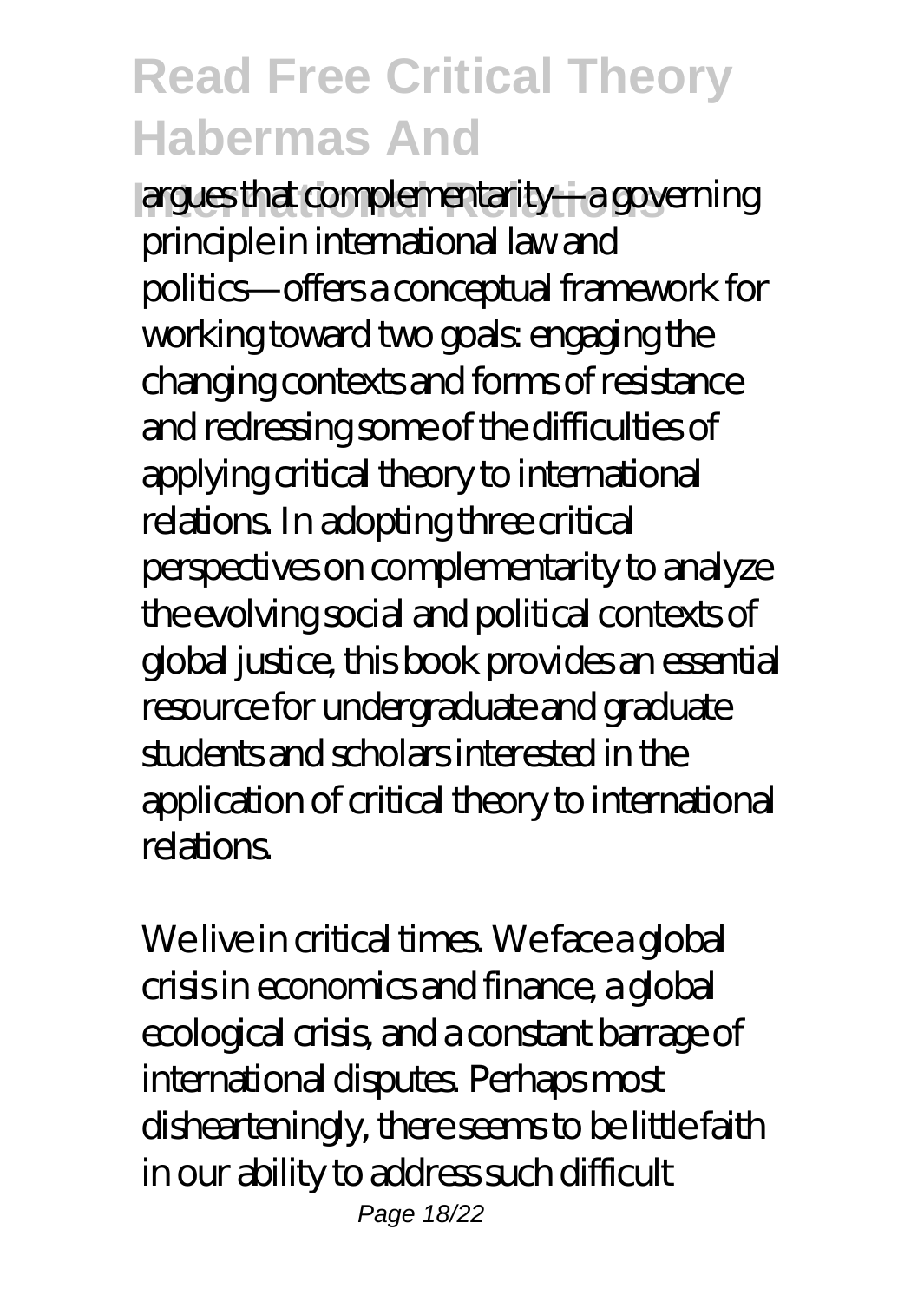**International Relations** However, there is also a more positive sense in which these are critical times. The world's current state of flux gives us a unique window of opportunity for shaping a new international order that will allow us to cope with current and future global crises. In Critical Theory in Critical Times, eleven of the most distinguished critical theorists offer new perspectives on recent crises and transformations of the global political and economic order. Essays from Jürgen Habermas, Seyla Benhabib, Cristina Lafont, Rainer Forst, Wendy Brown, Christoph Menke, Nancy Fraser, Rahel Jaeggi, Amy Allen, Penelope Deutscher, and Charles Mills address pressing issues including international human rights and democratic sovereignty, global neoliberalism, novel approaches to the critique of capitalism, critical theory's Eurocentric heritage, and new directions offered by critical race theory and Page 19/22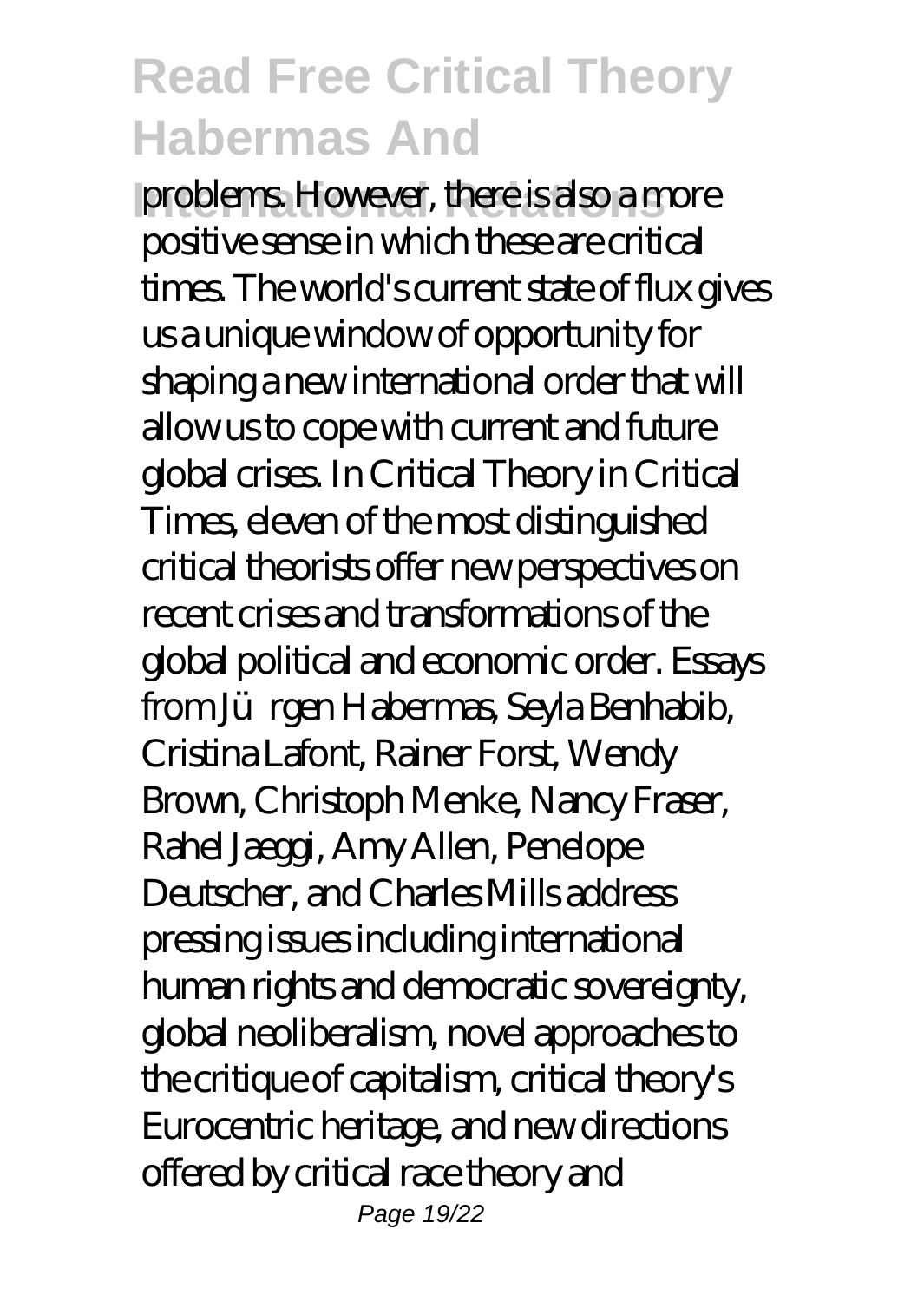**International Relations** postcolonial studies. Sharpening the conceptual tools of critical theory, the contributors to Critical Theory in Critical Times reveal new ways of expanding the diverse traditions of the Frankfurt School in response to some of the most urgent and important challenges of our times.

Comprising a plurality of perspectives, this timely Handbook is an essential resource for understanding past and current challenges to democracy, justice, social and gender equality, identity and freedom. It shows how critical international relations (IR) theory functions as a broad-based and diverse critique of society.

This text brings together leading critical theorists of world politics to discuss both the promise and the pitfalls of their work. The contributors range broadly across the terrain of world politics, engaging with both theory Page 20/22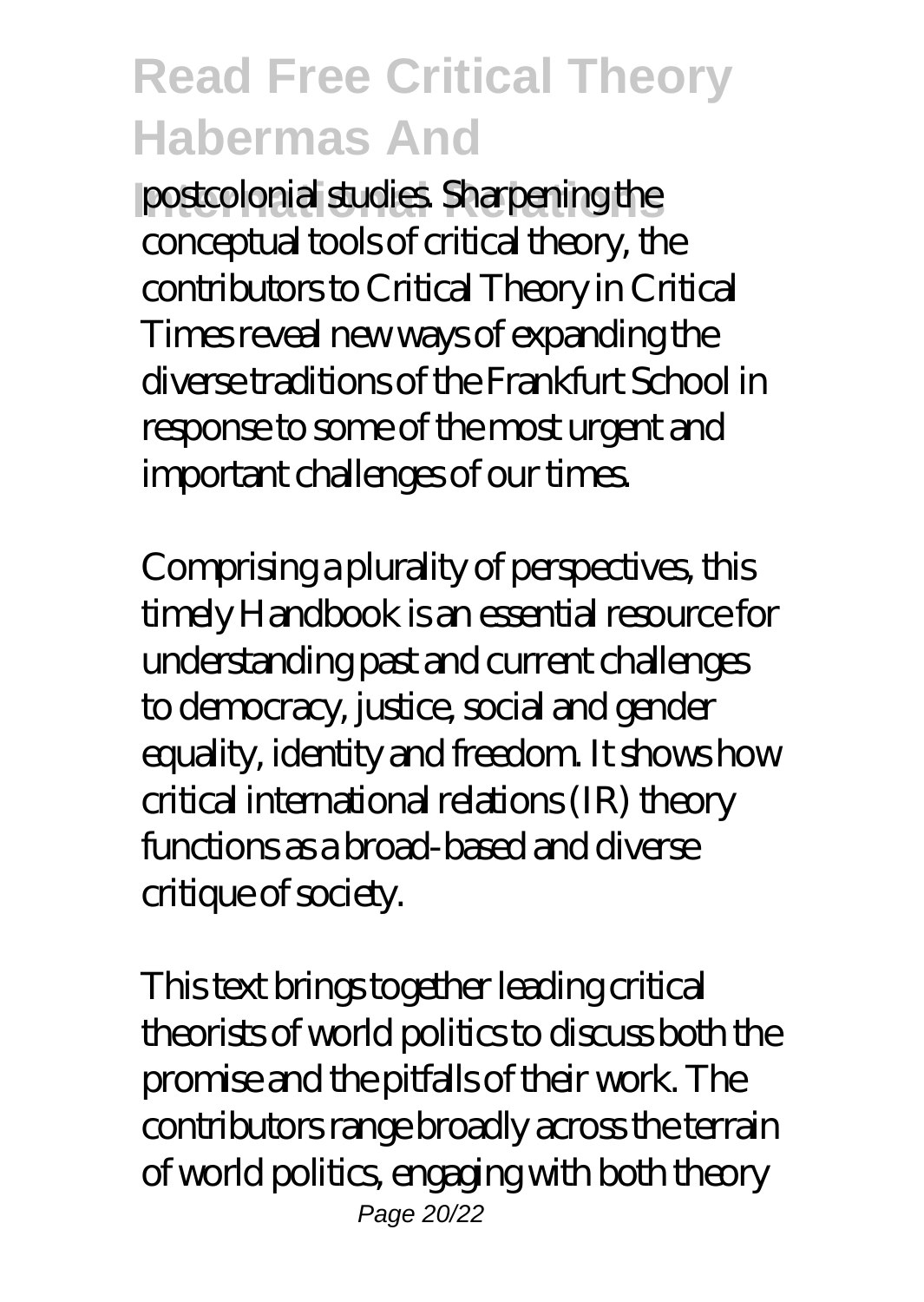and emancipatory practice. Critiques by two scholars from other IR traditions are also included. The result is a seminal statement of the critical theory approach to understanding world politics.

This book charts the role played by conceptions of truth in the development of a critical tradition of International Relations theory. Providing a detailed account of the conceptions which have shaped the work of Critical Theorists and Poststructuralists, the book reaffirms the importance of epistemic reflection for the discipline. It argues that the partially abstract character of the main strands of critical IR arises not from their concern with epistemic matters, but from their insistence that truth is purely intersubjective. Drawing on the philosophy of Theodor Adorno, the book argues that IR's critical tradition can be rejuvenated by combining its original politicisation of Page 21/22